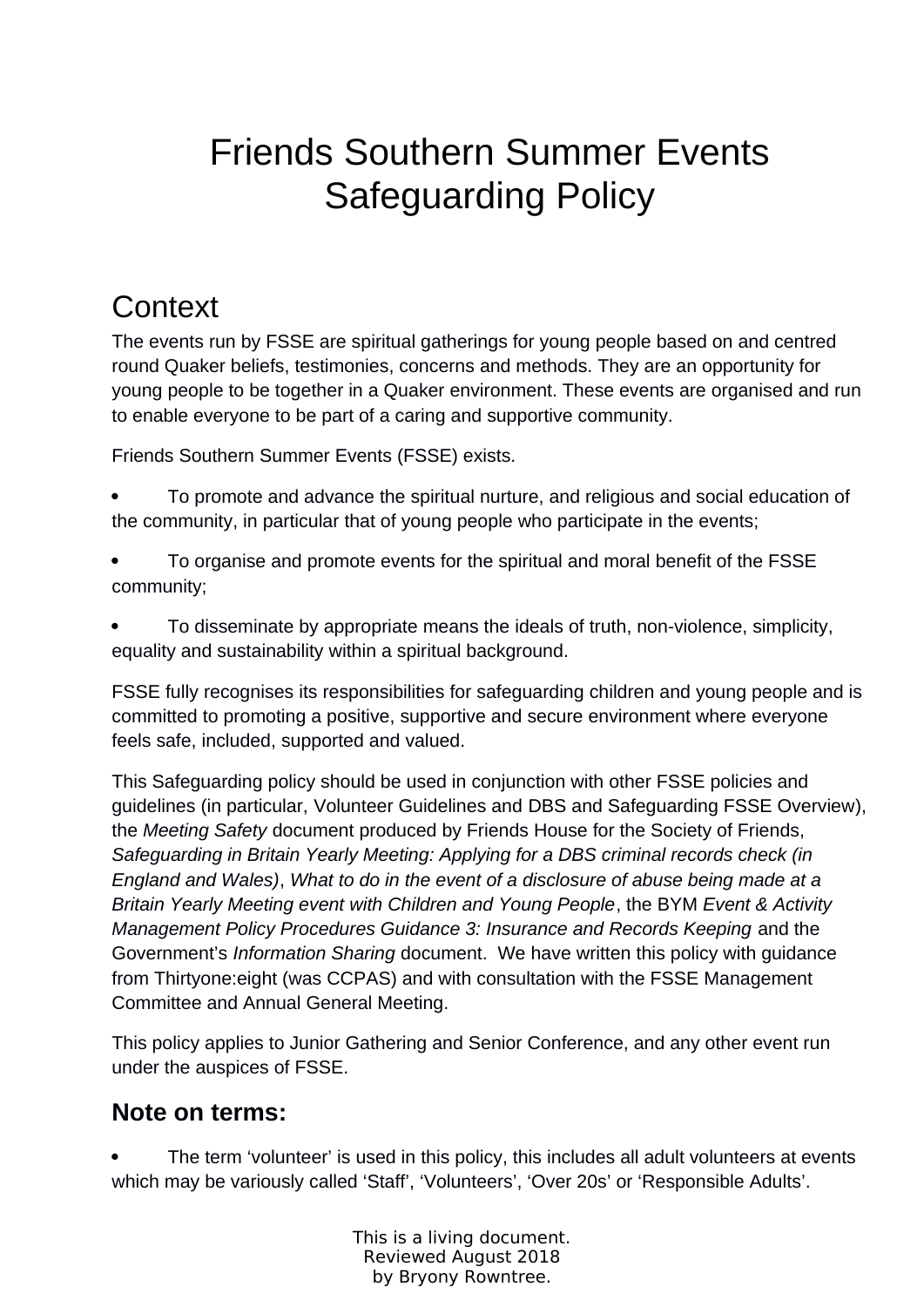• The terms 'child', 'children', 'young person' and 'young people' are used in this policy to refer to participants of the events, all of whom are aged 18 or under and may be referred to throughout this policy by any of these terms.

 The Event Co-ordinators are responsible for the management of the event and the well-being of the volunteers and participants.

• The Designated Safeguarding Lead is the individual responsible for Child Protection at the event. This Person must not be one of the Event Co-ordinators.

 The Trustees are a group of people of over 18 years of age. Their job is to oversee the running of FSSE [see FSSE constitution point 14]. All Trustees must have an enhanced DBS check with a children's barred list check.

An 'incident' refers to one of the following:

 A volunteer witnesses behaviour (of a participant or another volunteer; verbal or physical) at the event that is a safeguarding concern or indicates that there may be a safeguarding concern.

A 'disclosure' refers to one of the following:

 A child or young person making a statement/sharing something relating to abuse outside the event.

 A child or young person making a statement/sharing something relating to abuse at the event.

 A child or young person or volunteer reporting suspicion or evidence relating to abuse.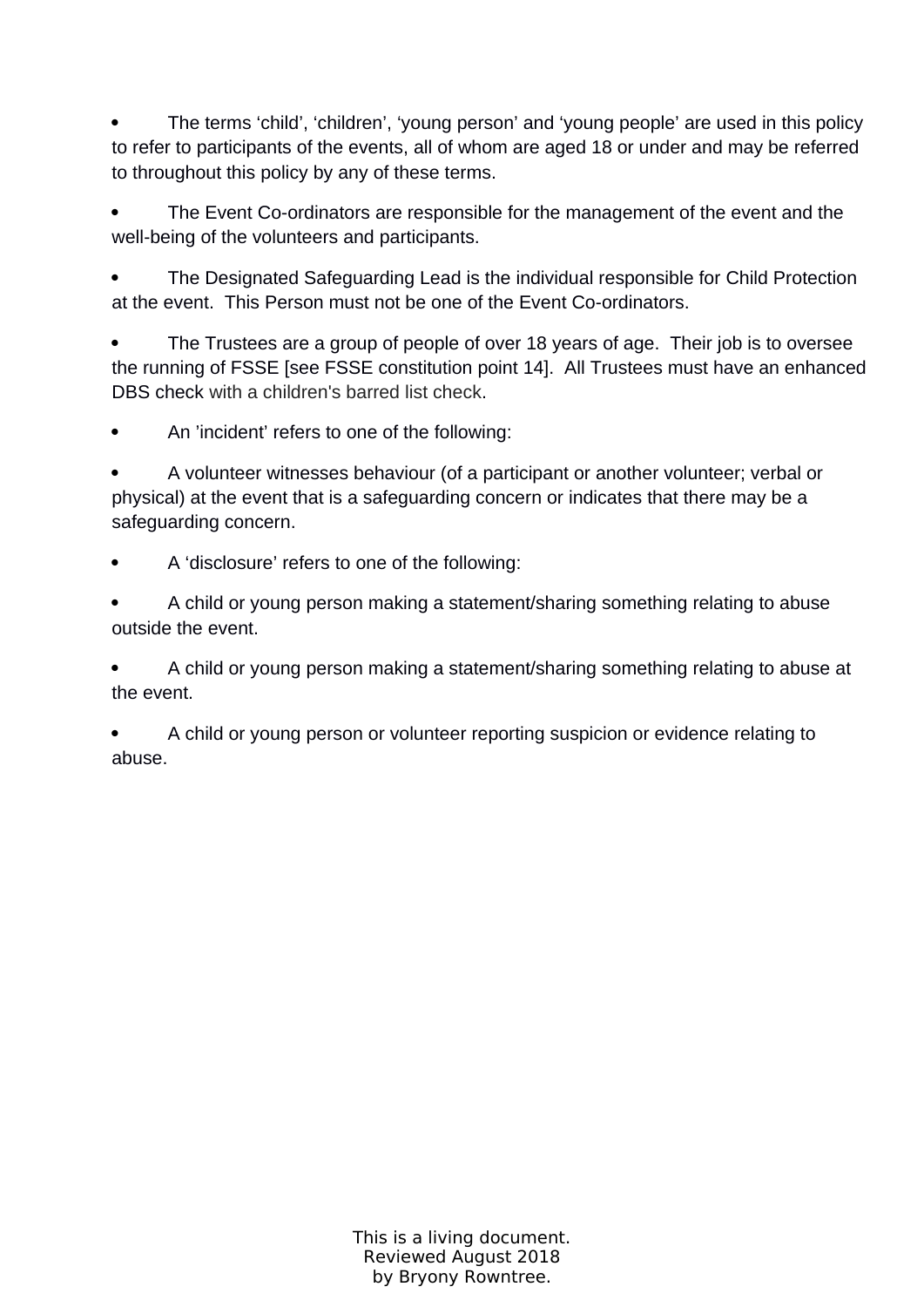# Named persons and contacts

| <b>INTERNET VERSION ASK info@fsse.org.uk FOR DETAILS</b>                      |
|-------------------------------------------------------------------------------|
|                                                                               |
|                                                                               |
|                                                                               |
|                                                                               |
| Phone number:                                                                 |
|                                                                               |
| Thirtyone: eight (was CCPAS/The Churches' Child Protection Advisory Service): |
|                                                                               |
| NSPCC:                                                                        |
| Phone number: 0808 800 5000                                                   |
|                                                                               |
| <b>Event Coordinators:</b>                                                    |
|                                                                               |
|                                                                               |
|                                                                               |
|                                                                               |
|                                                                               |
|                                                                               |
|                                                                               |
|                                                                               |
|                                                                               |
|                                                                               |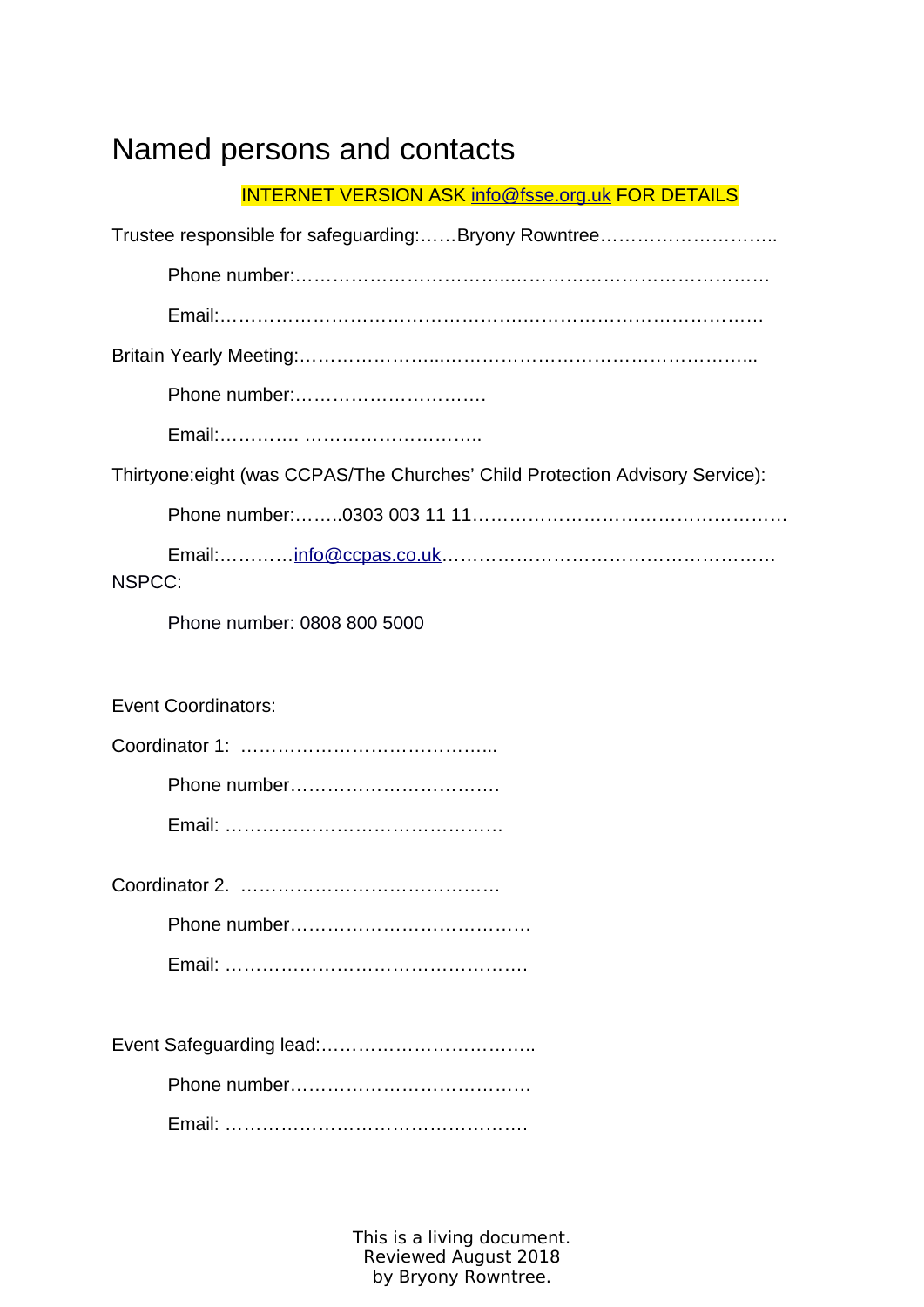# Policy Outline

 FSSE will ensure the responsible recruitment of volunteers by checking their suitability to work with young people using a thorough application process.

 This policy outlines the procedures for responding to disclosures or identifying causes for concern.

 This policy will outline how young people can voice their concerns, complaints or comments to an adult independent of the events.

## **1. Event Procedures**

For the procedure to follow in the event of a Child Protection concern see Appendix 3. In order to ensure the safeguarding of young people and those who work with them, FSSE will follow the procedures set out below:

 Ensure that events follow the appropriate Britain Yearly Meeting Children and Young People's Committee guidelines for Quaker Organisations running residential events as set out in Meeting Safety (Britain Yearly Meeting 2001);

 Where appropriate take account of guidance from the relevant Local Safeguarding Children Boards;

Ensure responsible recruitment practices are always followed;

 Ensure that there is a Designated Safeguarding Lead responsible for child protection at each event who has received appropriate training and support for this role. This person is responsible for making sure all staff are aware of, have understood and accept, this policy and their responsibilities as a FSSE volunteer;

Ensure that all records are kept securely;

 The Designated Safeguarding Lead and the Event Co-ordinators will liaise on what information is appropriate to share with volunteers, Trustees and members of Management Committee. As far as possible the names and full personal details of individuals involved should remain confidential;

 Ensure that this policy is reviewed and evaluated tri-annually and presented to the Management Committee and the Annual General Meeting for approval. This policy will also be updated in accordance with guidance and regulations from the Society of Friends and from the Government. Any significant updates will be brought to the attention of the Management Committee and the Annual General Meeting;

 FSSE has a statutory obligation to inform social services if a young person is suffering harm or is at significant risk of harm. This will be done with the knowledge of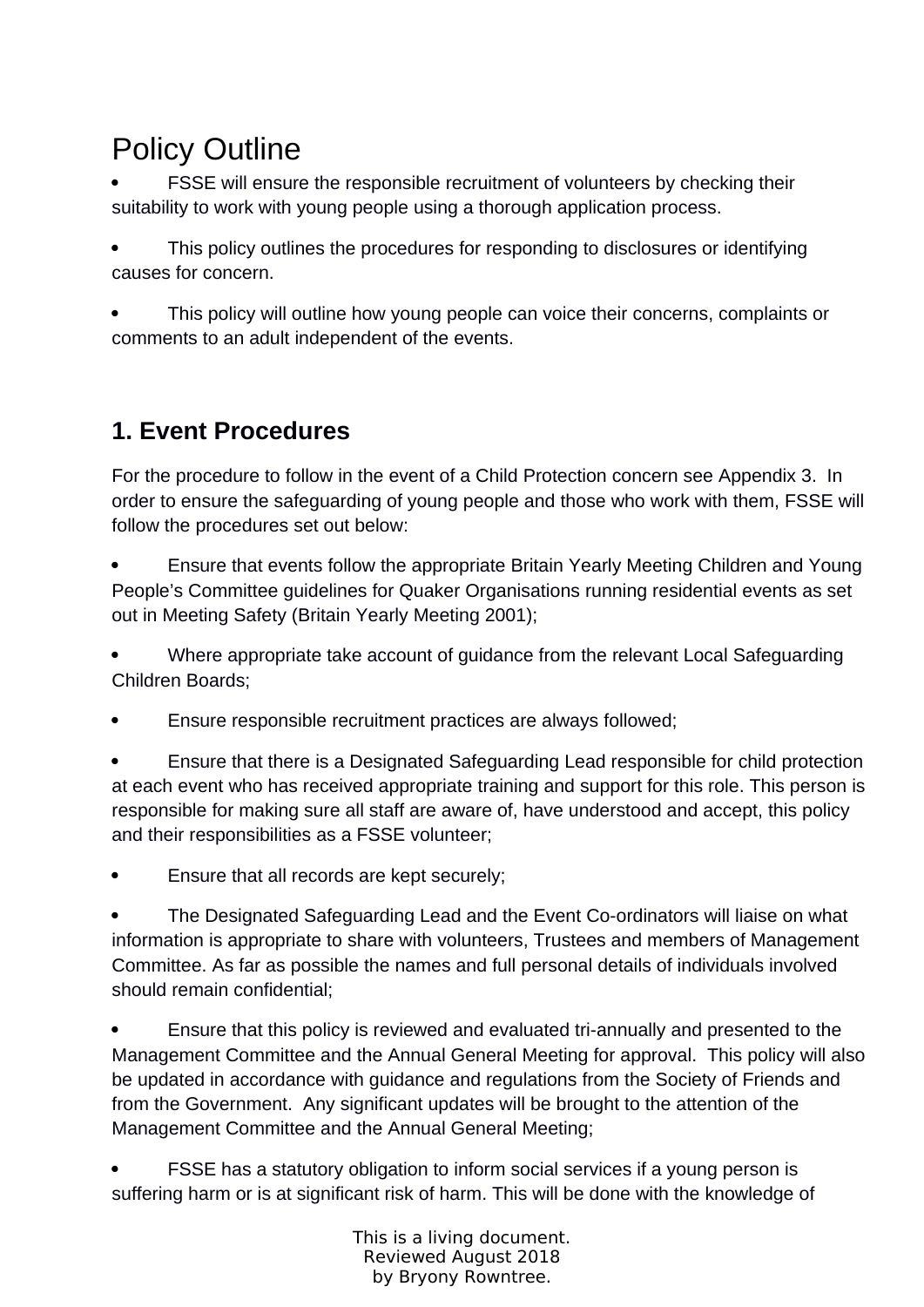parents/carers unless this action is deemed to put the young person at further risk (See Appendix 2);

 During events the responsibility for ensuring this policy is adhered to rests with the Event Co-ordinators. It is the responsibility of Management Committee and the Trustees to ensure that the Event Co-ordinators and Designated Safeguarding Lead receive appropriate training and support in implementing this policy.

## **2. Recruitment of Volunteers**

In recruiting volunteers FSSE will:

 Ensure that volunteers are checked for their suitability to work with young people through the appropriate procedures and agencies;

 All volunteers must have an enhanced criminal record check carried out through the Disclosure and Barring Service (DBS) with a children's barred list check and registered on the Update Service. DBS checks for returning volunteers must be less than three years old at the time the event takes place or already on the Update Service. In this case, the person checking the DBS check will need to see the original and ID, then check online with the Update Service to see if there have been any changes.

 When a conviction is shown on the DBS check, the Designated Safeguarding Lead will discuss this with the potential volunteer and share this information with the Trustee responsible for safeguarding. Together they will decide if that conviction affects the safeguarding of the participants. Where necessary, the trustee will take it to the board of Trustees for further consideration.

 In the unlikely event that a staff member is recruited at very short notice ahead of the event and there is not adequate time for a DBS check to be completed:

- The volunteer will be someone known to at least one member of the core team of the event;
- the volunteer will have undergone all of the other parts of the application process and been interviewed by the Event Co-ordinators;

 a DBS application will have been completed and posted before the start of the event and reviewed in retrospect;

all of the other staff of the event will be aware of the volunteer's status;

 as the work of staff is classed as Regulated Activity, a volunteer without a DBS check **must** be supervised at all times; the volunteer will be allowed **no 'one to one' contact with the young people for the duration of the event** and other staff will be vigilant to ensure that this does not occur;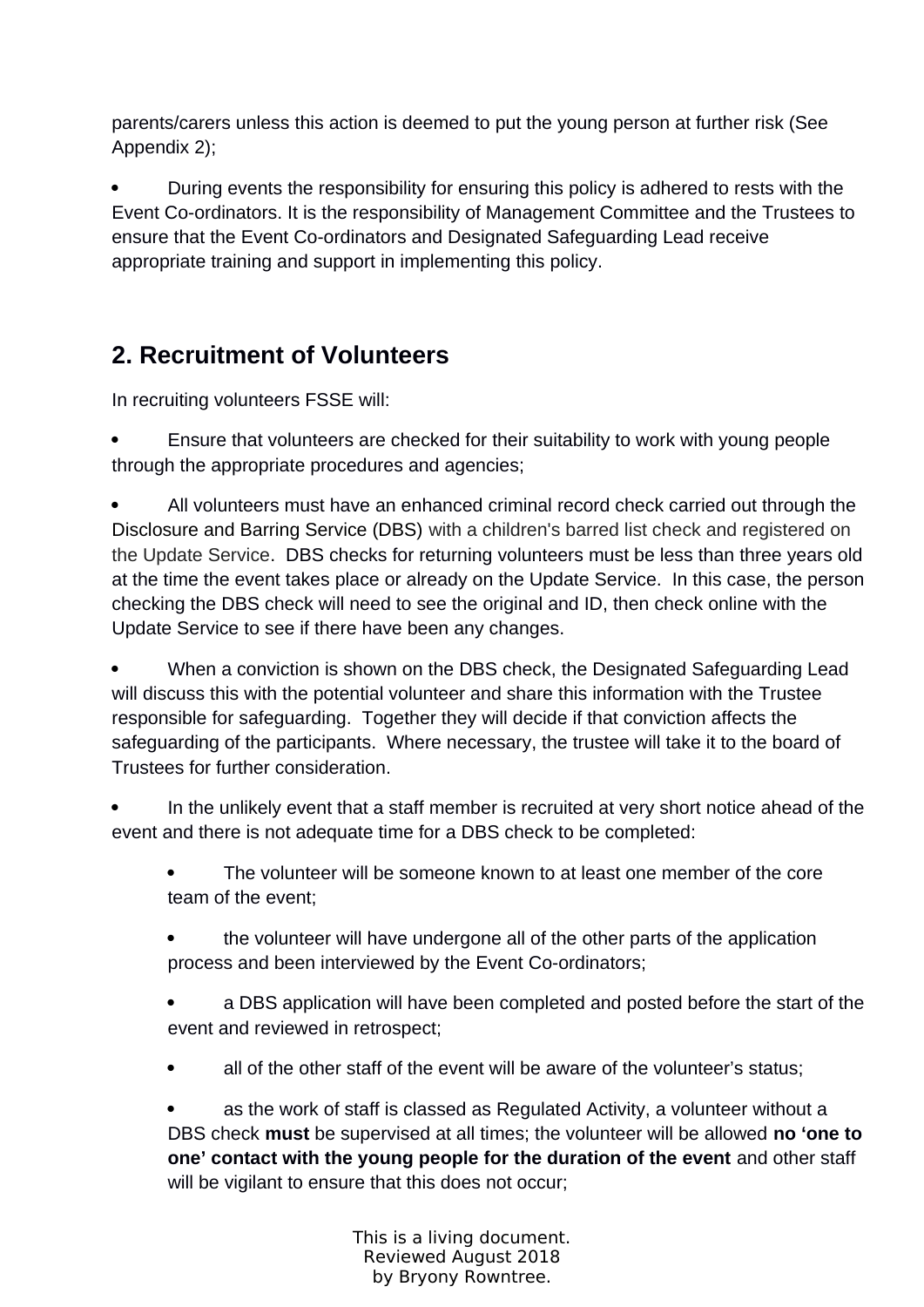discretion should be applied by the Event Co-ordinators and if there is any doubt about the individual they should not be recruited as a volunteer for the event;

 the Event Co-ordinators will inform the Trustees of any volunteer whom this applies to.

 Require and assess two references from every potential volunteer before offering them a place on the staff team. (This is primarily the responsibility of the Event Coordinators). One of these references should be from someone unconnected with FSSE or any FSSE event.

## **3. Allegations Against Staff**

In the event an allegation is made against a member of the staff team, whether by a young person, another member of the staff team or another person, the Designated Safeguarding Lead and the Event Co-ordinators must ensure that the individual is kept away from all of the young people and that the young people are safe.

The Trustees must be informed when it has been alleged that a person who works with children has:

Behaved in a way that has harmed a child, or may have harmed a child;

Possibly committed a criminal offence against or related to a child; or

 Behaved towards a child or children in a way that indicates she or he may pose a risk of harm to children.

The Trustee Responsible for Safeguarding will support the staff in dealing with the allegation management. The Designated Safeguarding Lead will contact Thirtyone@eight for advice and guidance throughout the process and will keep in close communication with the Trustee Responsible for Safeguarding.

Regardless of whether a police and/or Children Social Work Service investigation follows, an internal investigation should take place and consideration is given to the operation of disciplinary procedures. This may involve immediately sending the staff member home, depending on the nature of the incident.

Parents and carers may need to be informed about the incident and the young person(s) involved may want to leave the event early.

## **4. Roles and Responsibilities**

### **Volunteers**

 Must be clear as to their role and responsibilities in reference to Safeguarding procedures (See Appendix 1) and deal with disclosures/causes of concern in line with these;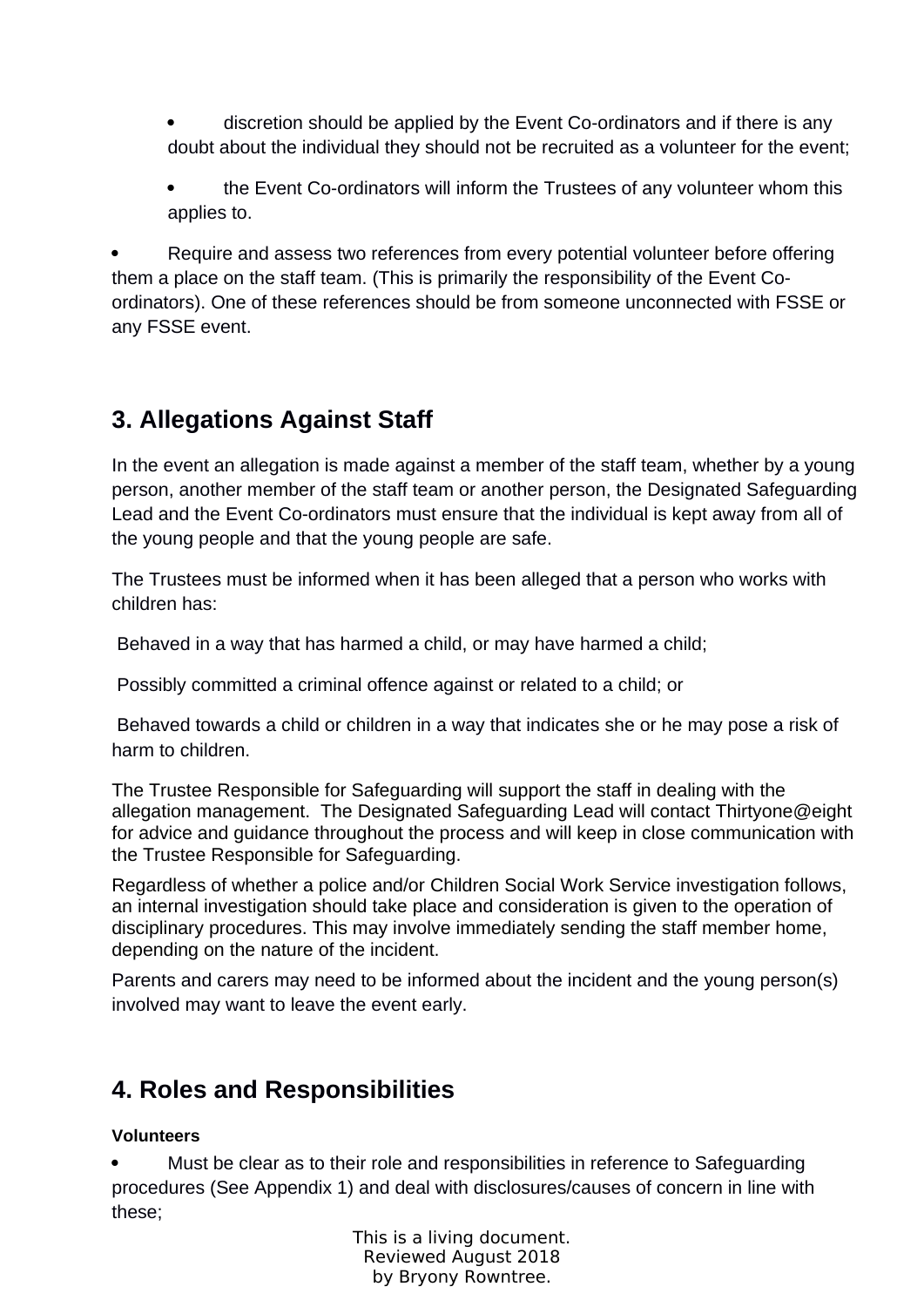Must read the FSSE Safeguarding Policy (and Volunteer Guidelines, Appendix 4). They will be required to sign a copy of the Guidelines to confirm they understand and agree to them. The Event Co-ordinators and the volunteer will each keep a copy;

 Should be alert to signs and indicators of possible abuse. (See Appendix 5 for current definitions of abuse and examples of harm.)

#### **Designated Safeguarding Lead**

 Must ensure that all volunteers understand their responsibilities in being alert to the signs of abuse and referring any concerns in accordance with the procedures laid out in this policy;

 Must ensure that this policy is adhered to and the wellbeing of the young people is always priority;

 Must ensure any allegation made against a volunteer will result in that individual leaving the event and an investigation being carried out;

 Must ensure that detailed records are made of any disclosures and concerns and information passed on (e.g. to parents, school, the young person's Local Authority) where necessary. Any further action must be recorded accurately;

 Support and supervise any member of the staff team who has received a disclosure or brought a concern about a young person and/or who is involved in the following of safeguarding procedures in any way.

### **Parents and carers**

Parents and carers are required to share any information on the booking form about the young person wishing to attend the event which may significantly impact the staff team and other participants. The Event Coordinators, with the support of the Trustees, are then able to make an informed decision about what support will have to be put in place (e.g. 1:1, additional volunteer) to accommodate them at the gathering to make it a rewarding and safe experience for all participants. The form states that if information, such as behavioural/ social challenges, learning disabilities, mental health problems or physical needs are not disclosed, the Event Coordinators reserve the right to request that the parent/carer to come and collect the young person. If for any reason this was refused, further action may need to be taken.

### **Management Committee**

The Management Committee is ultimately accountable for all that happens on FSSE, including the implementation of policies and procedures. The MC should:

 Support and supervise the staff team (mainly, the Trustees will support and supervise the Event Co-ordinators and the Event Co-ordinators will support and supervise the staff team)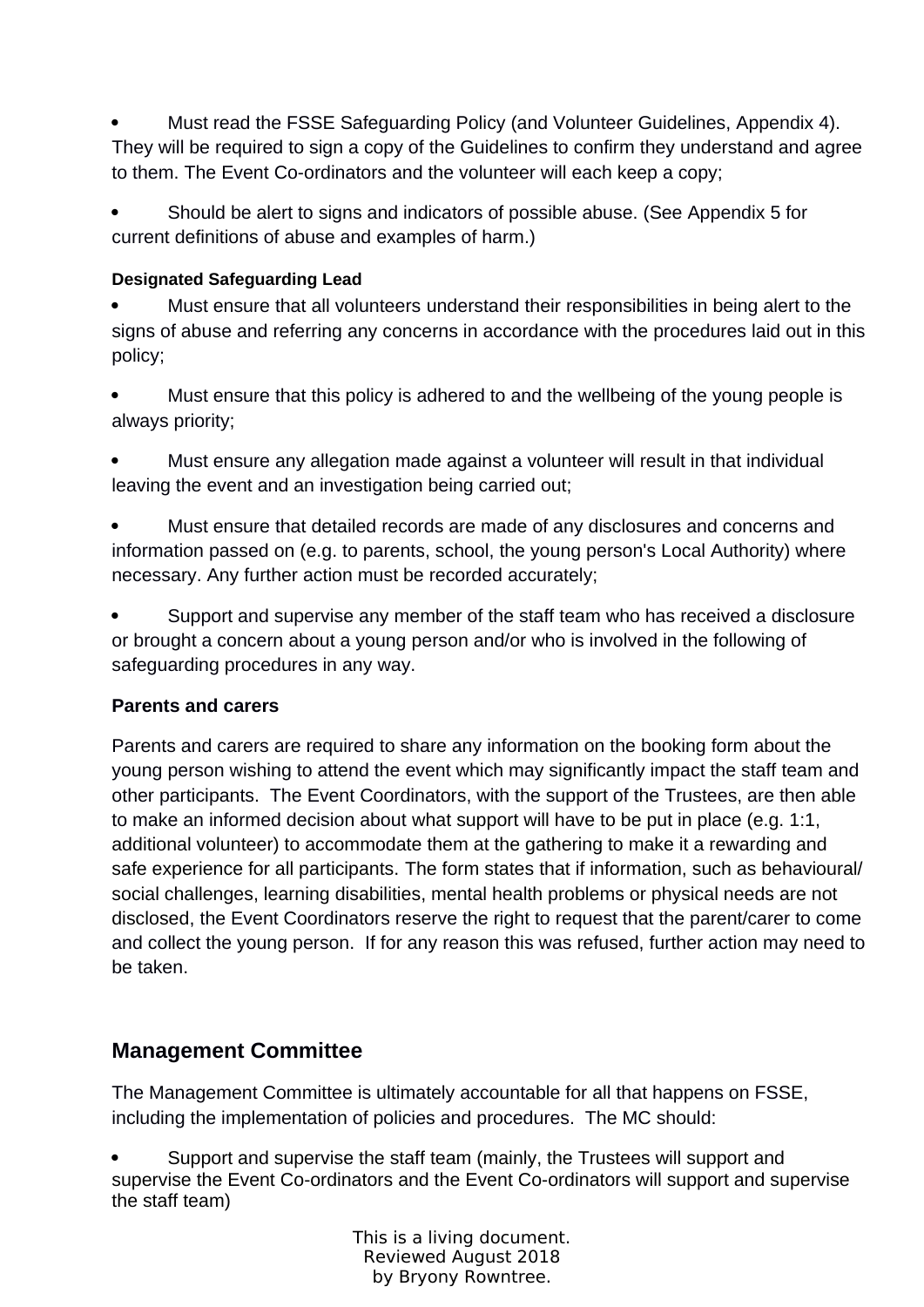- Provide information about procedures to follow if an allegation is made
- Ensure all staff have training to recognise the signs and symptoms of abuse
- Ensure that all staff have enhanced DBS checks and that this policy is adhered to in the unusual circumstance that a check has not been completed in time for the event

 Have correct policies in place covering FSSE activities eg: health and safety, risk assessments, etc.

 Understand what is good safeguarding practice and take responsibility for ensuring this is undertaken by all staff within FSSE.

The role of the Trustee responsible for safeguarding is also to support and supervise the Designated Safeguarding Lead and the Event Co-ordinators.

## 5. Recording and Managing Confidential Information

### Recording the information

Record your concerns accurately and legibly on a Cause for Concern Form (Appendix 6). Pass form on to the Designated Safeguarding Lead.

Details should include

- The young person's name;
- Date and time of the disclosure/concern:

 A detailed account. If a young person has made a disclosure it needs to be recorded verbatim as far as possible. Also include your observations, e.g. describe the behaviour and emotional state of the young person and/or bruising or other injuries. It is important that you state the facts only and not your interpretation;

 Record whether you are expressing your own concerns or passing on those of someone else;

Sign and date the report.

### **Keeping Records Safe and Confidential**

Record Keeping practice must be in line with the BYM *Event & Activity Management Policy Procedures Guidance 3: Insurance and Records Keeping* and the Government's *Information Sharing* document.

In summary, the following documents must be kept securely (i.e. in the appropriate file, which should be marked 'Confidential' where appropriate, and locked in a cabinet) at the event and then held securely for one year by a responsible named person. All participant and volunteer information must then be archived securely for 1 year and then destroyed. Where volunteers are staying on the staff team for another year their personal information should be kept.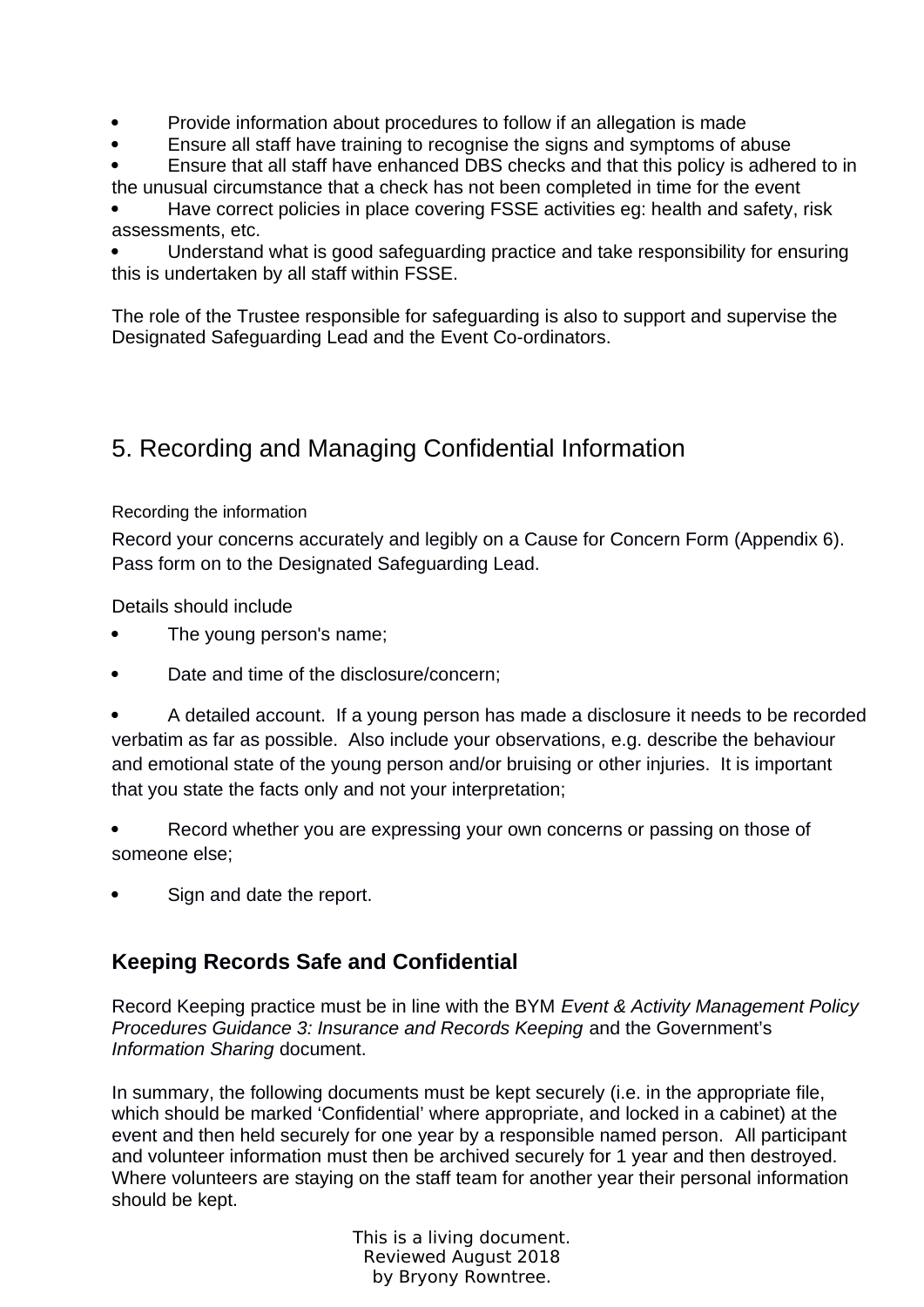The sharing of electronic information must be done in a secure way. Any electronic information that is not already in hard copy must be printed and archived as above after one year.

The relevant documents come under the headings as follows:

- Health and Safety Records (e.g. risk assessments)
- Child Protection Records
- First Aid Records
- Participant/Volunteer Lists
- Session records
- Pastoral Concerns Records
- Participant Consent and Medical Information
- Volunteer Information and Consent Form
- Volunteer References
- Volunteer DBS information

**Any documents relating to child protection, e.g. incident forms, staff list, timetable of the event, must be kept securely for an indefinite period of time. In this instant, the Trustees will arrange for the records to be stored at Friends' House.**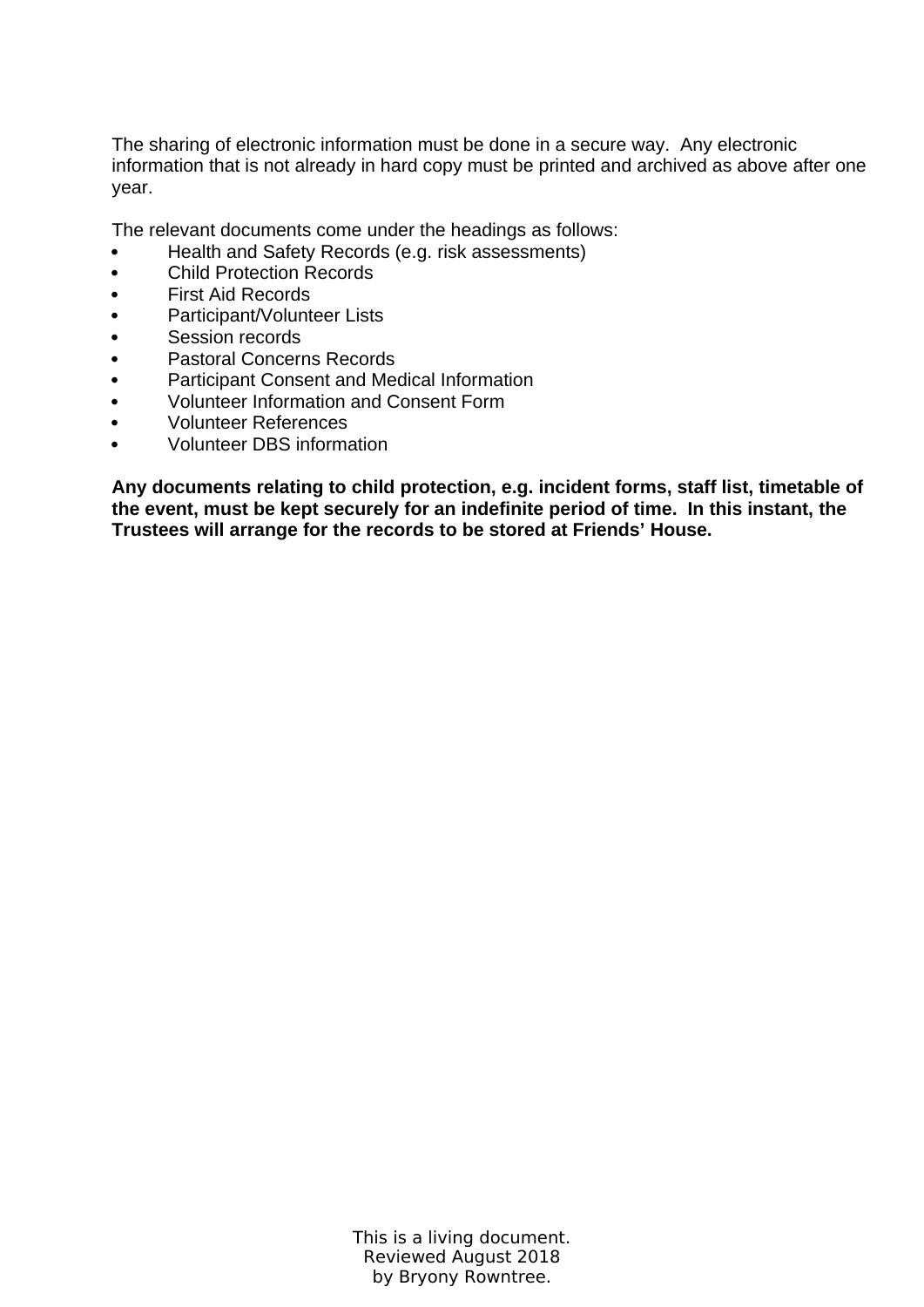## Appendix 1 **Guidance to Volunteers on Responding to Disclosures or Causes for Concern**

Cause for concern may become apparent in a number of ways

 You may have a suspicion that a young person is being abused emotionally, physically, sexually or through neglect;

- A young person may disclose abuse by someone to them;
- A young person may disclose abuse by someone to another young person.

What to do in the event of a disclosure

- Listen non-judgementally;
- Acknowledge emotional distress;
- Stay calm do not rush into inappropriate action, e.g. anger or embarrassment;

 Never enter into a pact of secrecy with the child. Assure her/him that you will try to help but let the child know that you will have to tell other people in order to do this. State who this will be and why;

Encourage the child to talk but do not ask leading questions or press for information;

 Check that you have understood correctly what the young person is trying to tell you. It may help to repeat back to her/him what s/he has said;

 Be aware that at the moment of disclosure the young person may feel very vulnerable about what is going to happen, and his or her sense of self-esteem may be very low. Praise the young person for telling you. Communicate that s/he has a right to be safe and protected;

- Do not tell the young person that what s/he experienced is dirty, naughty or bad;
- It is inappropriate to make any comments about the alleged offender;

 Be aware that the young person may have been threatened by the abuser in order to discourage and prevent disclosure and that they may retract what s/he has told you. It is essential to record all you have heard;

 Maintain confidentiality; information should be shared on a 'need to know basis'; only inform the Designated Safeguarding Lead, the Event Co-ordinator(s) or, if appropriate, the Trustee responsible for safeguarding;

 Explain clearly to the young person what you are going to do next, and who you are going to tell and why. Reassure them that you or the Designated Safeguarding Lead/Event Co-ordinator (use their name, not their role title) will keep them informed;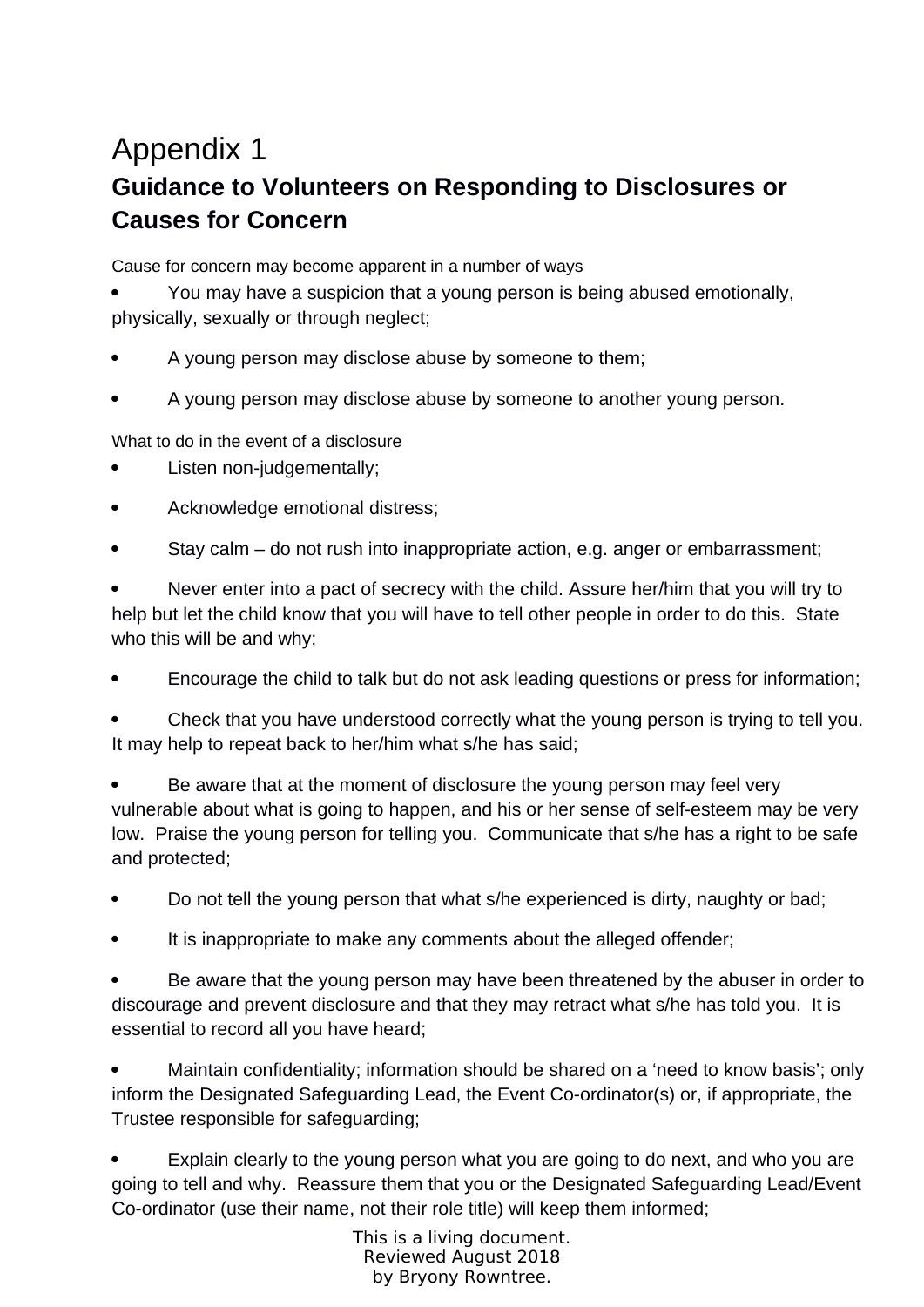As soon as you can afterwards (if you have not done so during the disclosure), make a detailed record of the conversation using the child's own language. Include any questions you may have asked. Do not add any opinions or interpretations;

 If the young person has confided with another young person at the event, an appropriate member of staff should check in with them and offer support. Holding confidence for a friend can be hard.

### **N.B. It is important that you do not investigate your concerns but record and refer them to the Designated Safeguarding Lead.**

When a referral is made, it is the person to whom the disclosure was made that the authorities (police and/or social services) will come to for an account of what was said. This first-hand account is of primary importance.

If you are unhappy with the handling of the incident, or if the allegations are made specifically against the Designated Safeguarding Lead, you should contact the Event Coordinators. The Event Co-ordinators will then contact Thirtyone:eight in the first instance followed by the local Social Services department and/or the Police immediately.

**If you are unsure what to do advice can be obtained from Thirtyone:eight helpline 0303 003 11 11 or if you are still unsure then contact the NSPCC freephone helpline 0808 800 5000 or contact the local social services department.**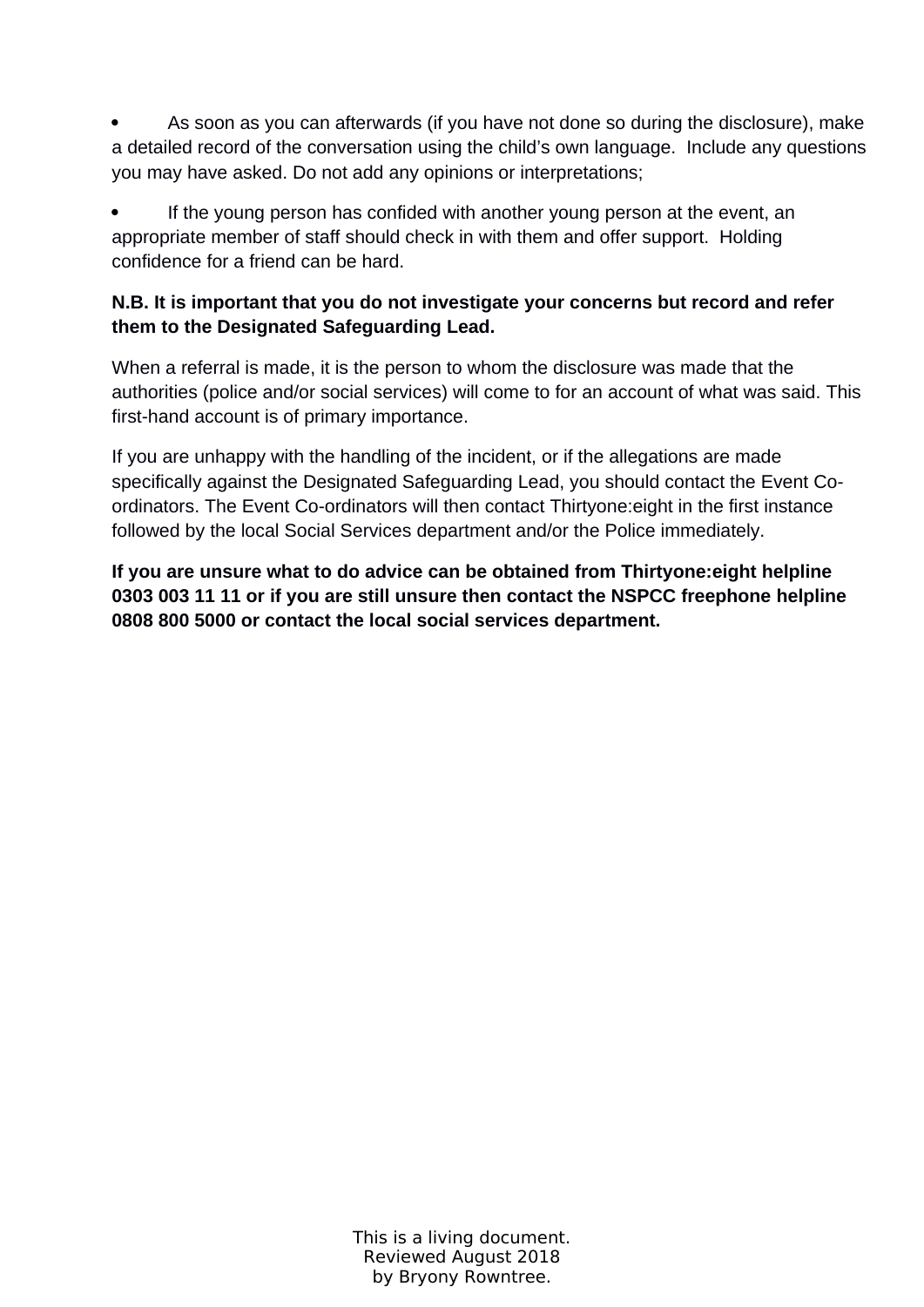## Appendix 2 **Guidance for the Designated Safeguarding Lead and Event Coordinators**

These guidelines are intended as an addition to Guidance to Volunteers on Responding to Disclosures or Causes for Concern. When disclosures or causes for concern are brought to your attention you should follow this procedure:

Read the volunteer's report and discuss with that member of staff;

 Be aware that the reporting volunteer may need support as dealing with Child Protection issues can be traumatic;

 The Designated Safeguarding Lead will decide upon the appropriate course of action, this may involve discussion with other agencies ie. Thirtyone:eight, Social Services or the Police;

 If the allegation relates to a volunteer or young person at the event the matter should be referred to the Social Services Department of the individual's local area, who will deal with the support of this individual;

• There may need to be a consultation (keeping the young person's identity confidential or otherwise) between the Event Co-ordinator(s), Designated Safeguarding Lead and the Trustee responsible for safeguarding. This is for the Designated Safeguarding Lead to inform the Event Co-ordinator(s) of the enquiries she or he has made, the advice that has been received and the decisions made. On no account should there be interviews, investigations or informing of parents (until an appropriate time as decided or recommended by the advice of an agency such as, Thirtyone:eight or NSPCC). All cases will be put forward for further investigation where it is felt that the child or another individual is at risk. At no time may anyone other than the Designated Safeguarding Lead or a representative from one of the agencies, participate in any kind of further investigation into a disclosure. This is to ensure the best interests of the child are catered for;

 Make sure that you keep a record of who is informed, what information they are told along with the date and time;

 Confidentiality should be upheld; if an individual is required to leave the event then other volunteers and young people should not be told the full reasons;

 Where appropriate FSSE will provide support for volunteers and young people who have had allegations made against them whilst the investigation is ongoing. The responsibility for providing this support falls to the Clerk or the Assistant Clerk of FSSE who will appoint the appropriate person. This support should not be provided by the Designated Safeguarding Lead or the Event Co-ordinators;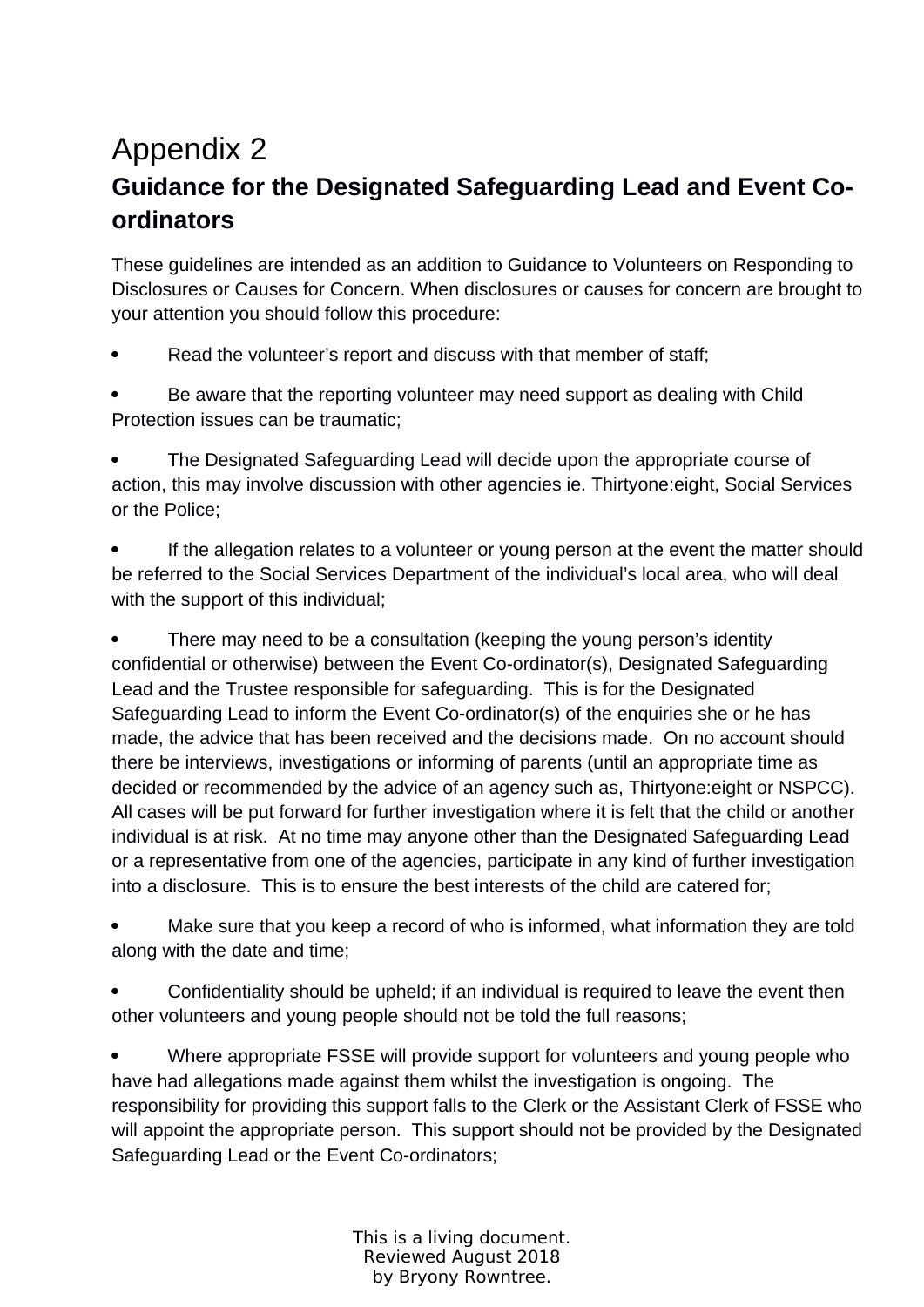• The Designated Safeguarding Lead has a responsibility to share any relevant information with other agencies, e.g. the young person's school or college, doctor,etc.

FSSE has a statutory obligation to fulfil their duty of care.

**N.B. See flow chart, Appendix 3, for specific courses of action. If you are unsure what to do advice can be obtained from Thirtyone:eight 0303 003 11 11, the NSPCC freephone helpline 0808 800 5000 or contact the local social services department.**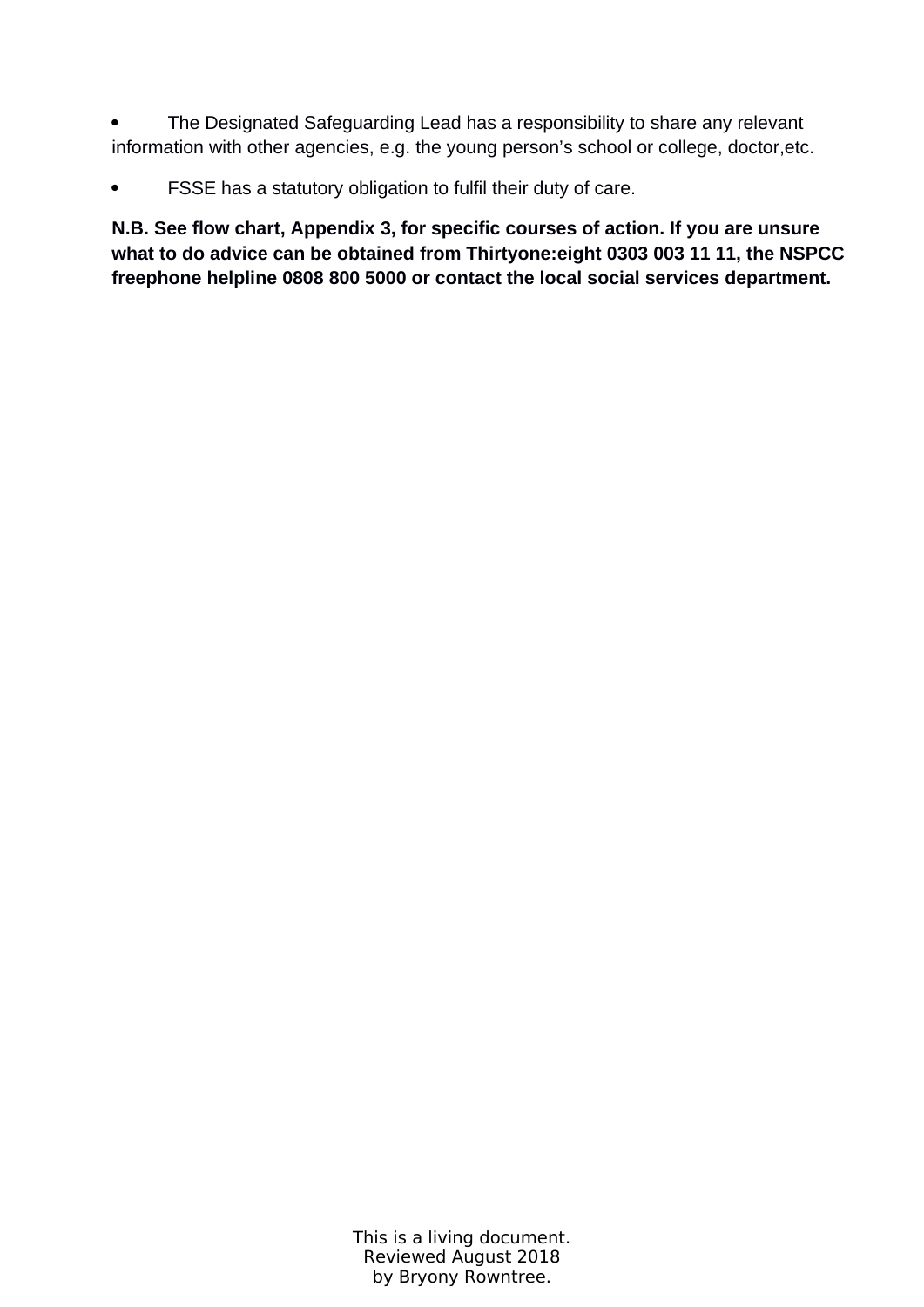## Appendix 3 **Summary of event procedures to follow where there are concerns about a child**

#### **Cause for Concern**

- → Complete "Cause for Concern" form
- $\rightarrow$  Speak to Designated Person

#### **Next steps….**

- $\rightarrow$  If appropriate, Designated Person or a coordinator to speak with young person, or people, concerned\*
- $\rightarrow$  Designated Person to report to and stay in contact with the Trustee responsible for safeguarding\*
- $\rightarrow$  Trustee and Designated Person decide if any of the following actions need to happen:
	-
	-
	-

#### - Contact parents or guardians **If for any reason the Trustees cannot be**  - Refer to social services **contacted the Designated Person can seek**  Report to the police **advice from Thirtyone:eight.**

(Referring to Social Services - local to the young person's home unless it is something that is alleged to have occurred at the event. Every area of the country will have a Duty and Advice team, or something similar, who can be contact for advice. Whether calling for advice or to refer you will need the full names, dates of birth and addresses of all young people concerned. They will also want to know if you have spoken to parents or carers before phoning them. They may require you to talk to parents/carers first if that does not put the young person/s at risk).

#### **Monitor**

 $\rightarrow$  within event – keep clear notes on all conversations and incidents; dated and signed

#### **Share information:**

 $\rightarrow$  consider if you need to share information with any appropriate agencies, e.g. the young person's school, doctors, etc.

 $\rightarrow$  if appropriate, make sure families are aware that they can seek support via CYP at Friends House and through their Area and Local Meetings

#### **Review**

 $\rightarrow$  Designated Safeguarding Lead/Event Co-ordinator(s) collate monitoring procedure and review post-event action

It may be that after the initial conversation, it is decided that no further action needs to be taken. If this is the case, the Designated Person and Event Coordinators should still stay vigilant for any further concerns/incidents.

#### **Remember**

#### **If you have cause for concern, NEVER DO NOTHING**

#### **And you never deal with a concern alone.**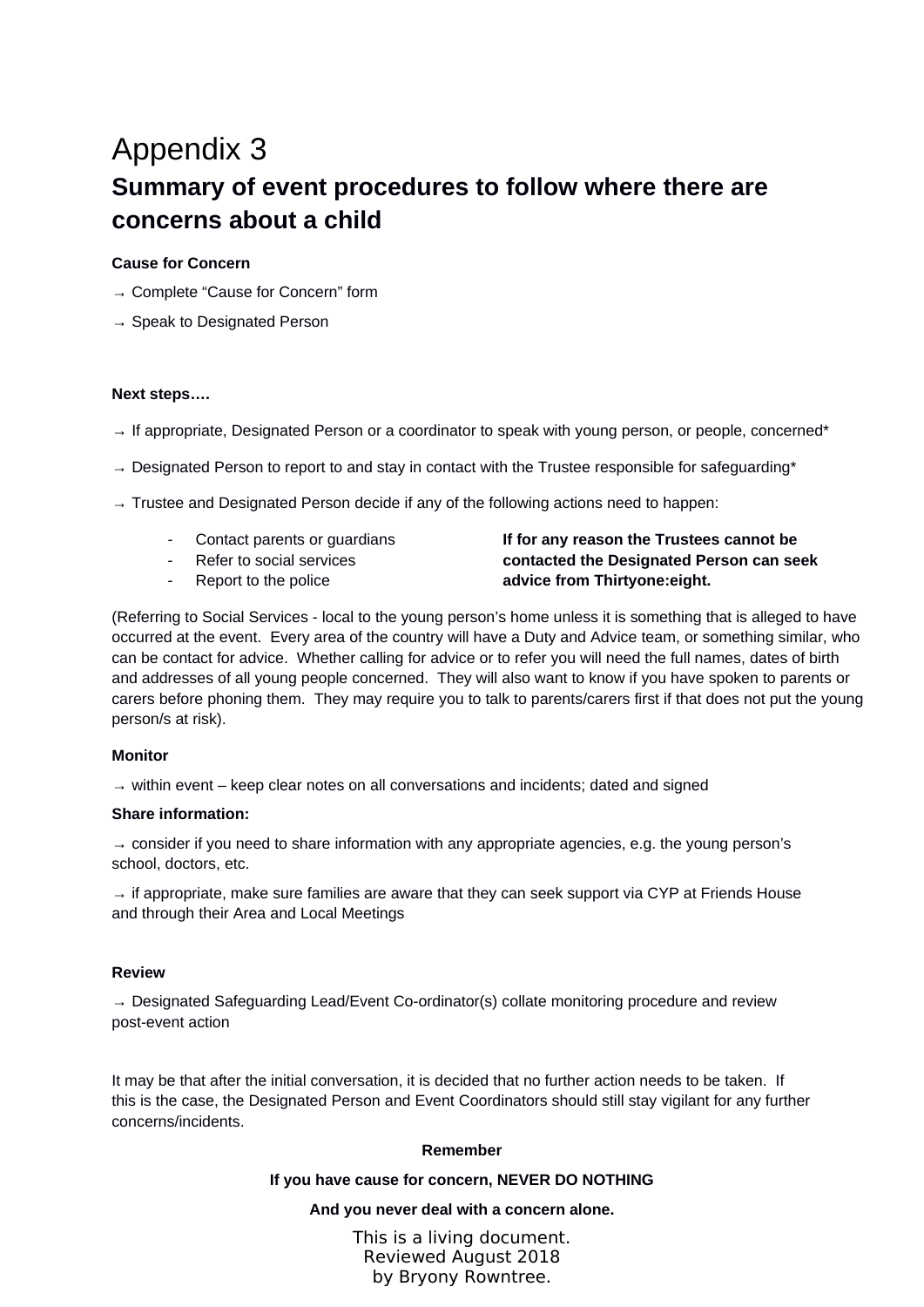# Appendix 4

## **Volunteer Guidelines (Junior Gathering)**

FSSE Junior Gathering and Senior Conference are Quaker events and so Quaker values and practices underlie the way we work together. We are committed to providing an environment in which all young people and staff are valued and respected as individuals and Quaker values are upheld in what we do, the way we act and the way we treat each other. As a staff team we are role models to the young people and should bear this in mind at all times. In order to ensure a successful and safe week we ask all staff to read and sign these guidelines.

 Treat all young people with respect and dignity and be aware of your language, tone of voice and body language.

Encourage an atmosphere of mutual trust, support and care.

 Recognise when you are too tired or stressed to work cooperatively and inform the Event Co-ordinators if this situation arises or you are concerned that it may.

 Be prepared to be on time for all sessions, meetings and jobs. Sessions are not optional unless it is your time off.

 If you are unable to do a job or are likely to be late then please arrange for someone to cover for you.

 If you need to make a change to your night duty or job allocations please talk to the Event Co-ordinators.

 Equal Opportunities: Junior Gathering wishes to include everyone; no-one should feel excluded or isolated because of race, age, gender, disability, sexuality, culture or social background. Please consider how you can contribute to an inclusive atmosphere.

 It is important that you observe the health and safety rules which apply to the site, including any off-limits areas. These will be explained in detail at the opening staff meeting.

- There should be no smoking, alcohol or illegal substances on site at any time.
- If you need to leave the site for a cigarette please inform the Event Co-ordinators.

 If you are signed off-duty in the evening you may leave the site and drink alcohol if you wish. However, it is expected that you will only drink in moderation and have no further contact with young people until the following day.

The Event Co-ordinators have overall responsibility for Junior Gathering. This includes the site, young people and staff. If you have any concerns about anything during the week it is important that you discuss them with the Event Co-ordinators.

I have read and understand these guidelines and agree that I will abide by them during Junior Gathering. In signing these guidelines I am confirming that I have read, understood and will adhere to the FSSE Child Protection Policy.

Name:…………………………………………………………………

Signed:.......................................................................................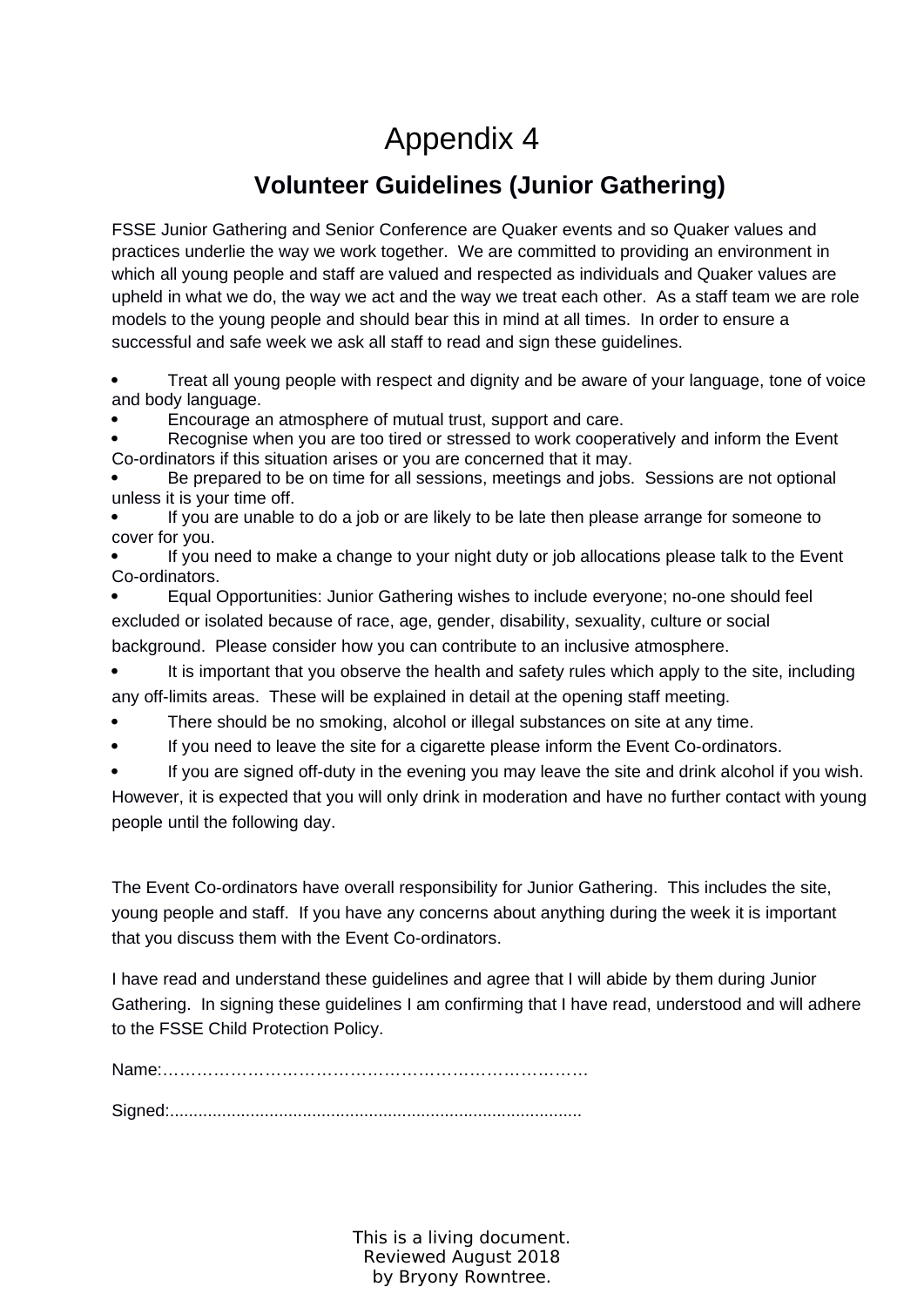# Appendix 5 **Signs and Indicators of Abuse**

**PHYSICAL ABUSE**: May involve hitting, shaking, throwing, poisoning, burning or scalding, drowning, suffocating, or otherwise causing physical harm to a child. Physical harm may also be caused when a parent/carer fabricates the symptoms of, or deliberately induces illness in a child.

**EMOTIONAL ABUSE**: Is the persistent emotional maltreatment of a child such as to cause severe and persistent adverse effects on the child's emotional development. It may involve conveying to children that they are worthless or unloved, inadequate, or valued only in so far as they meet the needs of another person. It may include not giving the child opportunities to express their views, deliberately silencing them or "making fun" of what they say or how they communicate. It may feature age or developmentally inappropriate expectations being imposed on children. These may include interactions that are beyond the child's developmental capability, as well as overprotection and limitation of exploration and learning, or preventing the child participating in normal social interaction. It may involve seeing or hearing the ill-treatment of another. It may involve serious bullying, (including cyber- bullying) causing children frequently to feel frightened or in danger, or the exploitation or corruption of children. Some level of emotional abuse is involved in all types of maltreatment of a child, though it may occur alone.

**SEXUAL ABUSE**: Involves forcing or enticing a child or young person to take part in sexual activities, not necessarily involving a high level of violence, whether or not the child is aware of what is happening. The activities may involve physical contact, including assault by penetration (for example, rape or oral sex) or non- penetrative acts such as masturbation, kissing, rubbing and touching outside of clothing They may include noncontact activities, such as involving children in looking at, or in the production of, sexual online images, watching sexual activities, or encouraging children to behave in sexually inappropriate ways, or grooming a child in preparation for abuse (including via the internet). Sexual abuse is not solely perpetrated by adult males. Women can also commit acts of sexual abuse, as can other children.

**NEGLECT**: Is the persistent failure to meet a child's basic physical and/or psychological needs, likely to result in the serious impairment of the child's health or development. Neglect may occur during pregnancy as a result of maternal substance abuse. It may also include neglect of, or unresponsiveness to, a child's basic emotional needs.

Possible signs of abuse include:

 Unexplained or suspicious injuries such as bruising cuts or burns, particularly if situated on a part of the body not normally prone to such injuries or the explanation of the cause of the injury is does not seem right.

The child discloses abuse or describes what appears to be an abusive act.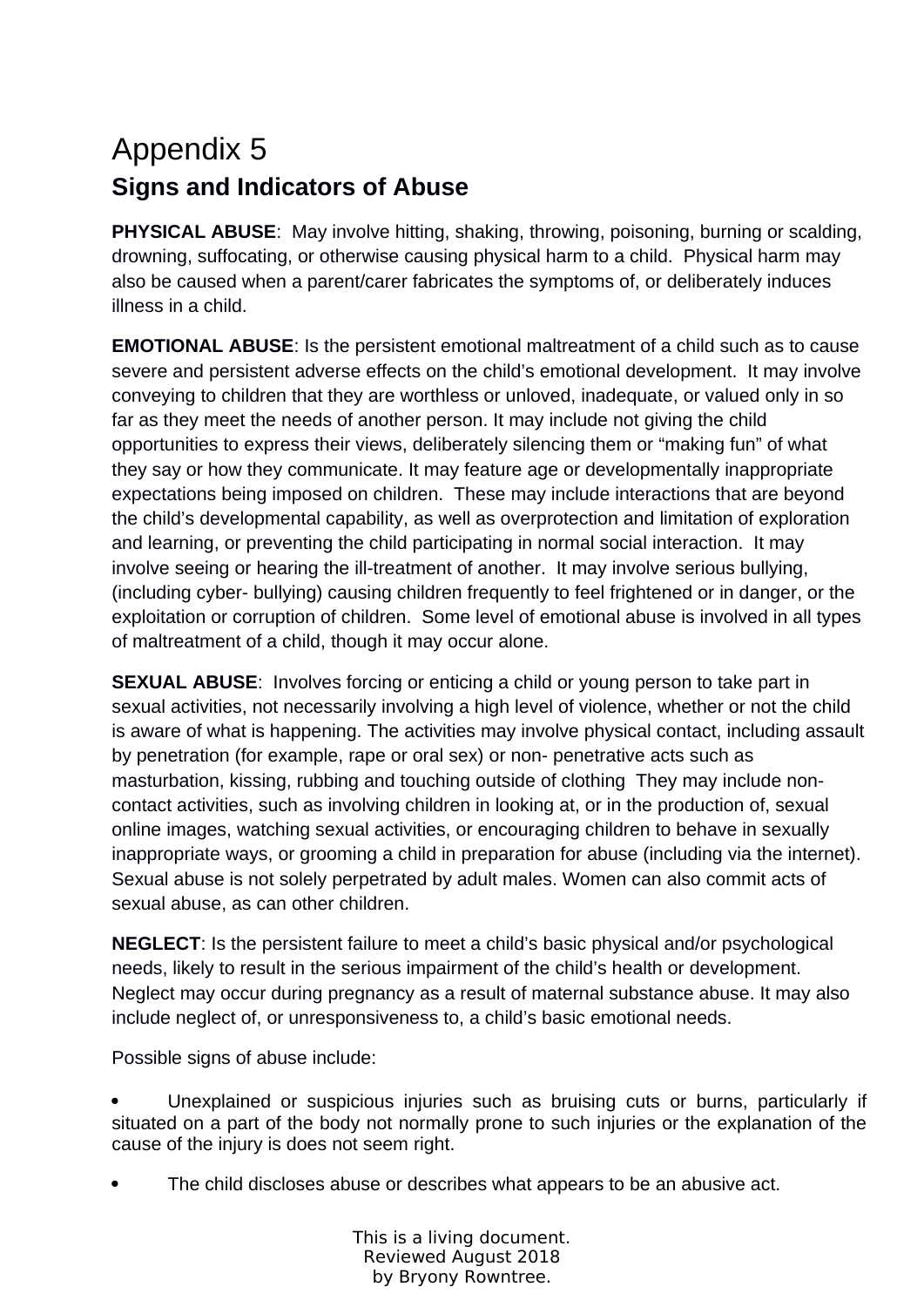- Someone else (child or adult) expresses concern about the welfare of another child.
- Unexplained change in behaviour such as withdrawal or sudden outbursts of temper.
- Inappropriate sexual awareness or sexually explicit behaviour.

 Distrust of adults, particularly those with whom a close relationship would normally be expected.

- Difficulty in making friends.
- Eating disorders, depression, self-harm or suicide attempts.

#### Responses from parents

Research and experience indicates that the following responses from parents may suggest a cause for concern across all four categories:

An unexpected delay in seeking treatment that is obviously needed;

 An unawareness or denial of any injury, pain or loss of function (for example, a fractured limb);

 Incompatible explanations offered, several different explanations or the child is said to have acted in a way that is inappropriate to her/his age and development;

- Reluctance to give information or failure to mention other known relevant injuries;
- Alcohol misuse or other drug/substance misuse;
- Violence between adults in the household.